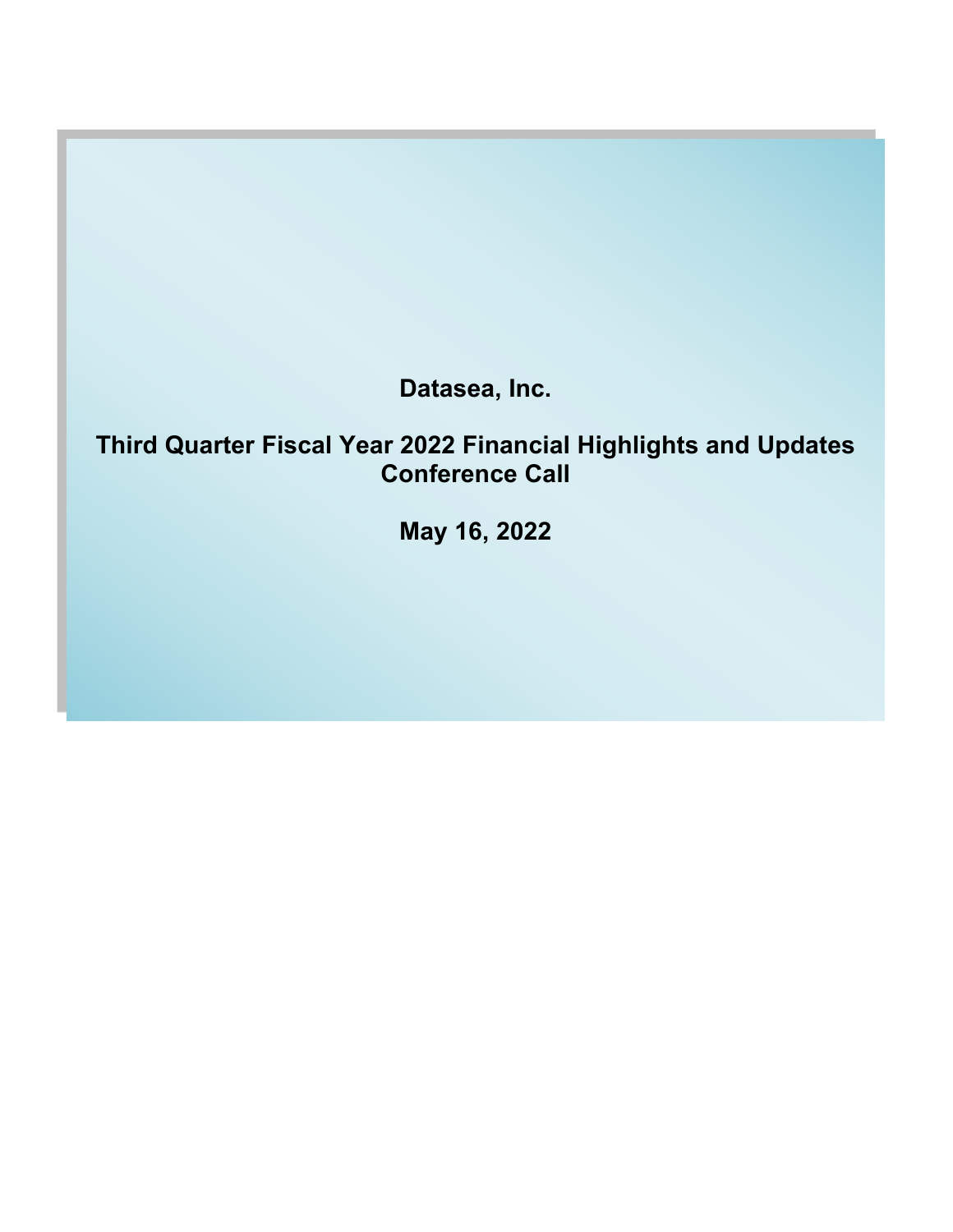# **C O R P O R A T E P A R T I C I P A N T S**

**Annabelle Zhang,** *Principal Investor Relations Contact, U.S.*

**Fu Liu,** *Founder and Chairman, Board of Directors, Shuhai Beijing*

**Zoe,** *Translator*

**Kathy Sun,** *Chief Financial Officer*

# **P R E S E N T A T I O N**

#### **Operator**

Greetings and welcome to Datasea Third Quarter Fiscal Year 2022 Financial Highlights and Updates Conference Call.

A question-and-answer session will follow the formal presentation. As a reminder, this conference is being recorded.

I would now like to turn the conference over to your host, Annabelle Zhang, the Principal Investor Relations. Thank you, and over to you.

#### **Annabelle Zhang**

Thank you so much, Helmut.

Good day, everyone and welcome to Datasea's Third Quarter Fiscal Year 2022 Financial Results Conference Call.

With us today are Fu Liu, Founder and Chairman of the Board of Directors of Shuhai Beijing; Kathy Sun, Chief Financial Officer; and Annabelle Zhang, the Principal IR contact in the U.S. This call is also being webcast from the website. A recording of the call will be available later today, so please refer to the press release for more details.

Now, allow me to go over the Safe Harbor statement. Today's discussion might contain forward-looking statements. Forward-looking statements involve inherent risks and uncertainties that may cause actual results to differ materially from our current expectations. For a detailed discussion of these risks and uncertainties, please refer to our latest quarterly report on Form 10-Q and other documents filed with the U.S. SEC.

Any forward-looking statements that we make on this call are based on our assumptions as of today and we do not undertake any obligation to upgrade or update these statements, except as required under applicable law.

In addition, during today's call Mr. Fu Liu will give the prepared remarks in Chinese first and a translator will provide conductive translation in English. Other management team members will give their prepared remarks in English. During the Q&A session, we will take questions in both English and Chinese, and a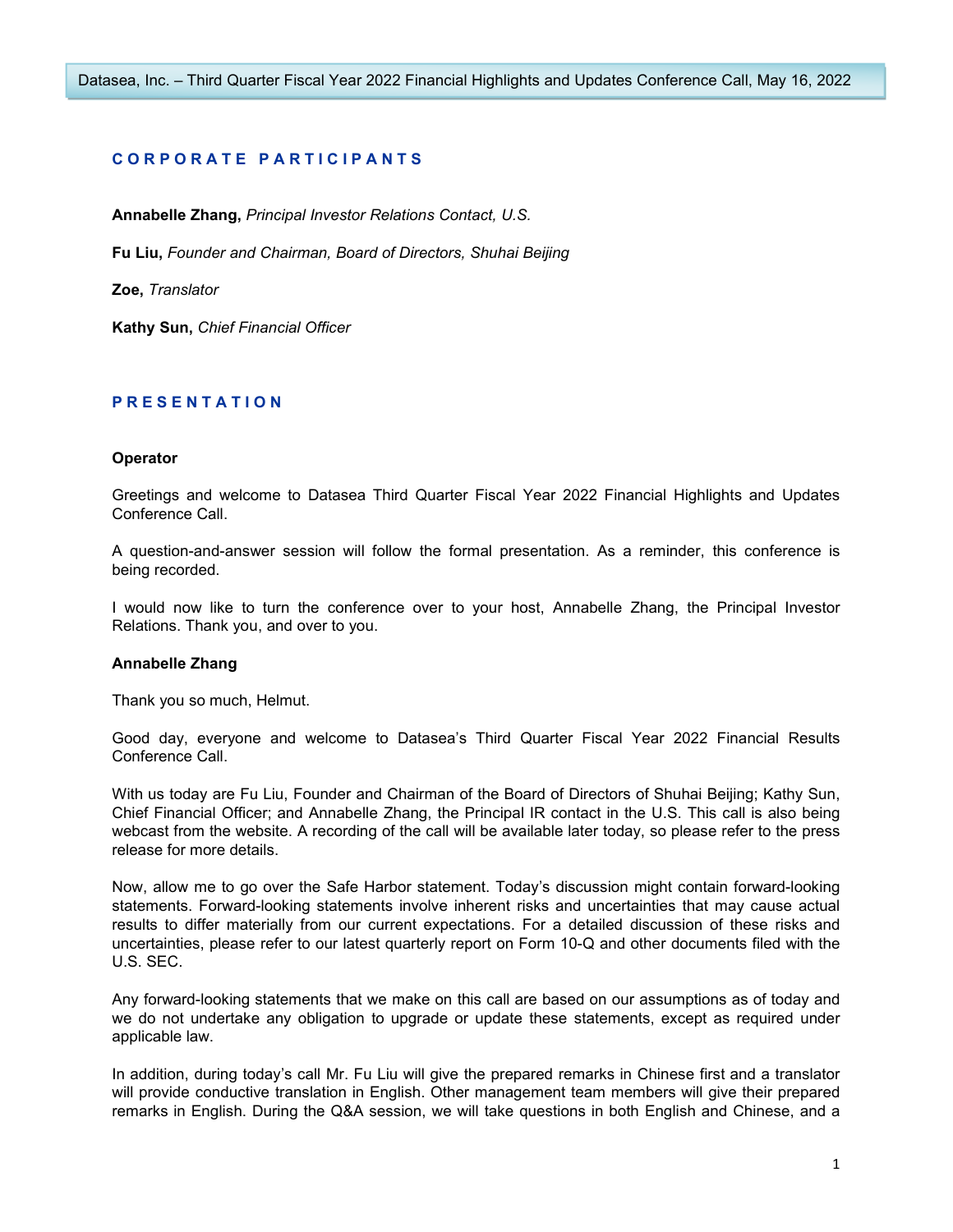translator will provide conductive translation. All translations are for convenience purposes only. In the case of any discrepancies, management's statements in the original language prevail.

With that, I now will turn the call over to the Chairman of the board of directors of Shuhai Beijing, Mr. Fu Liu.

Mr. Liu, please go ahead.

# **Fu Liu**

(Chinese spoken).

# **Zoe**

Good morning, ladies and gentlemen. My name is Fu Liu and I'm the Chairman and Founder of Datasea, Inc.. Thank you for joining us for the 2022 Third Quarter Earnings Press Conference.

# **Fu Liu**

(Chinese spoken).

# **Zoe**

Datasea was incorporated in Nevada in September 2014 and listed on NASDAQ in 2018. Our mission is to become a well-known multinational conglomerate with a mission to provide advanced artificial intelligence technology, including 5G messaging, acoustic intelligence, and digital smart city product and services to institutional and individual customers around the globe.

# **Fu Liu**

(Chinese spoken).

# **Zoe**

With 5G messaging with the wide acceptance of 5G adoption in China, especially as China's three major telecom companies have progressively launched preparations for the commercialization of 5G messaging applications since the beginning of 2022, the popularity of 5G messaging related services in the Chinese market has increased cumulatively.

# **Fu Liu**

(Chinese spoken).

# **Zoe**

According to a news published by Bell Inside on October 4, 2021, the 5G messaging market size of China is projected to be ¥300 billion over the next five to seven years. The equivalent in the U.S. dollars is \$46.54 billion.

# **Fu Liu**

(Chinese spoken).

# **Zoe**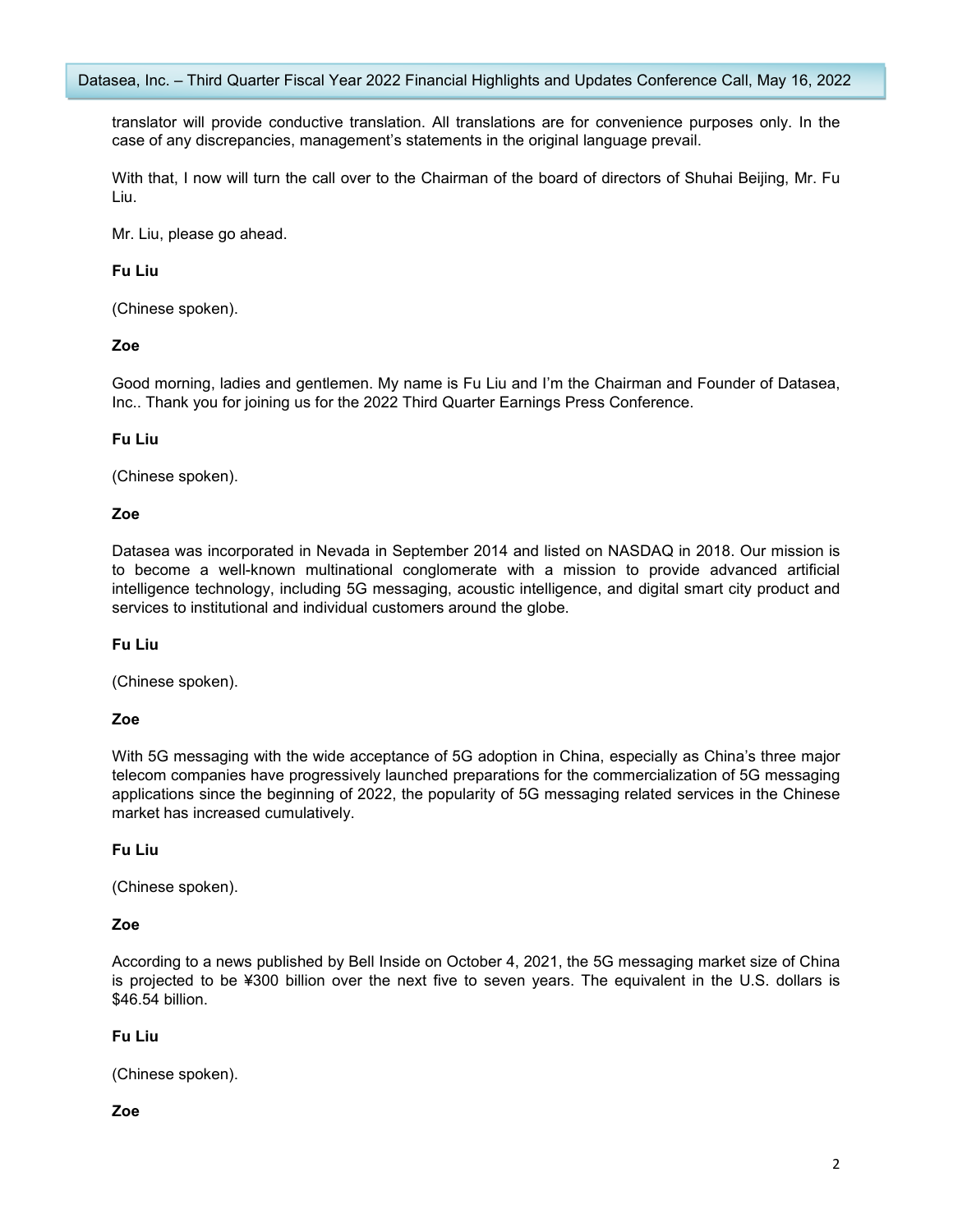As a leading service provider in the field of 5G messaging in China, Datasea's business model is based on convenient, fast, low cost, and high-quality technology support for corporate clients to access a terminal market. We will continue to leverage the first mover advantage of being in the industry to establish brand awareness and customer loyalty, thereby continuously increasing our market share.

**Fu Liu**

(Chinese spoken).

## **Zoe**

The number of enterprise customers licensed to develop 5G messaging and provide technical support in express delivery, catering, tourism, ecommerce, finance, technology, and other industries increased from about 100 to nearly 200 in this quarter. In addition, as a member of 5G messaging working group at the Information and Communication Research Institute of the Ministry of Industry, as well as a leading enterprise in formulation of 5G messaging standards, our Company continues to improve its technical prowess and to strengthen its market share and revenue capacity.

#### **Fu Liu**

(Chinese spoken).

# **Zoe**

For the acoustic intelligence business, first of all according to the *Feasibility Study Report on China's Acoustic Device Market 2021-2025* released by Newsijie Research Center, China's acoustic device market is expected to grow at a compound annual growth rate of 15.6% and reach ¥46 billion, approximately US\$7.23 billion by 2025.

#### **Fu Liu**

(Chinese spoken).

## **Zoe**

In terms of industrial planning, Datasea and the state (phon) Key Artificial Intelligence Laboratory at the Chinese Academy of Information and Communications Technology have jointly released China's first white paper on market development and technology application of acoustic intelligence in China.

#### **Fu Liu**

(Chinese spoken).

#### **Zoe**

This shows that there is great potential and tremendous value in many perspectives. Acoustic intelligence related products will become the global mainstream.

# **Fu Liu**

(Chinese spoken).

# **Zoe**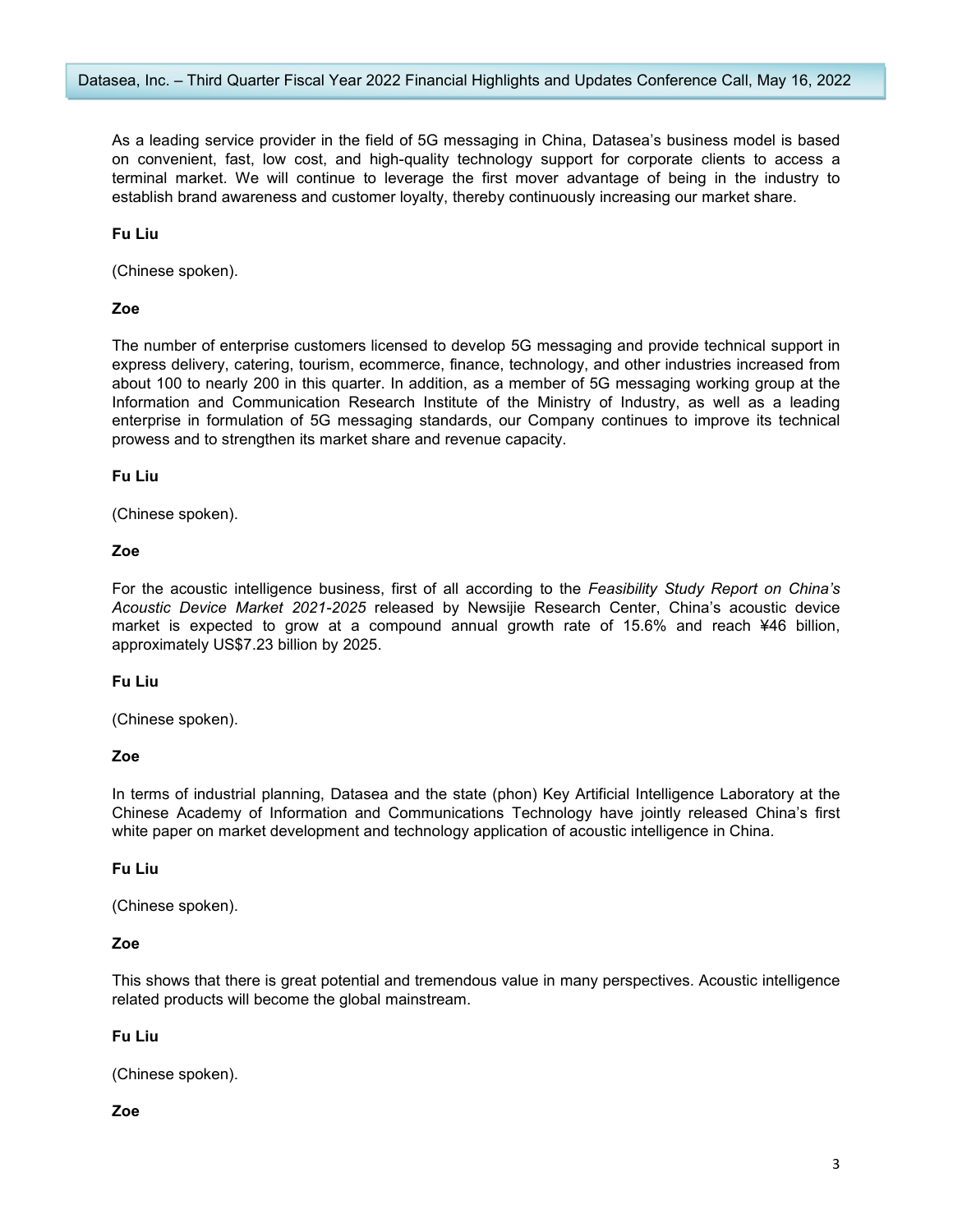For core technologies and flagship products, our acoustic intelligence COVID-19 ultrasonic sterilization product is already in production. Its disinfecting rate is at 99.99%.

## **Fu Liu**

(Chinese spoken).

# **Zoe**

This disinfection rate is the most advanced around the world. During pandemic, such products will bring huge value to our societies, thereby allowing Datasea to rapidly improve its capacity in international (inaudible).

#### **Fu Liu**

(Chinese spoken).

#### **Zoe**

In addition, the application fields of acoustic intelligence technology products are very wide, and the Company's technical advantages in ultrasonic and infrasound will lead the Company's market acquisition and positioning as a leading high-tech company.

#### **Fu Liu**

(Chinese spoken).

#### **Zoe**

The Company will continue to produce application products such as sound effect agriculture to expel insects and increase production and sound effects beautification, sound effects refreshing other products.

#### **Fu Liu**

(Chinese spoken).

#### **Zoe**

We will make better use of key technologies such as acoustic intelligence ultrasound and infrasound to resolve our market demand in different fields, such as healthcare, agriculture, and environmental production, and continue to tap the commercial potential of acoustic intelligence technology, thereby increasing the Company's greater revenue and enhance their stronger development of the Company and to give greater benefits to shareholders and investors.

#### **Fu Liu**

(Chinese spoken).

## **Zoe**

More importantly, in order to speed up the building of both an international brand, as well as the sale of products in the international market, my Company plans to rely on the registered business subsidiary of Datasea listed company in the United States to achieve a localized processing and production of acoustic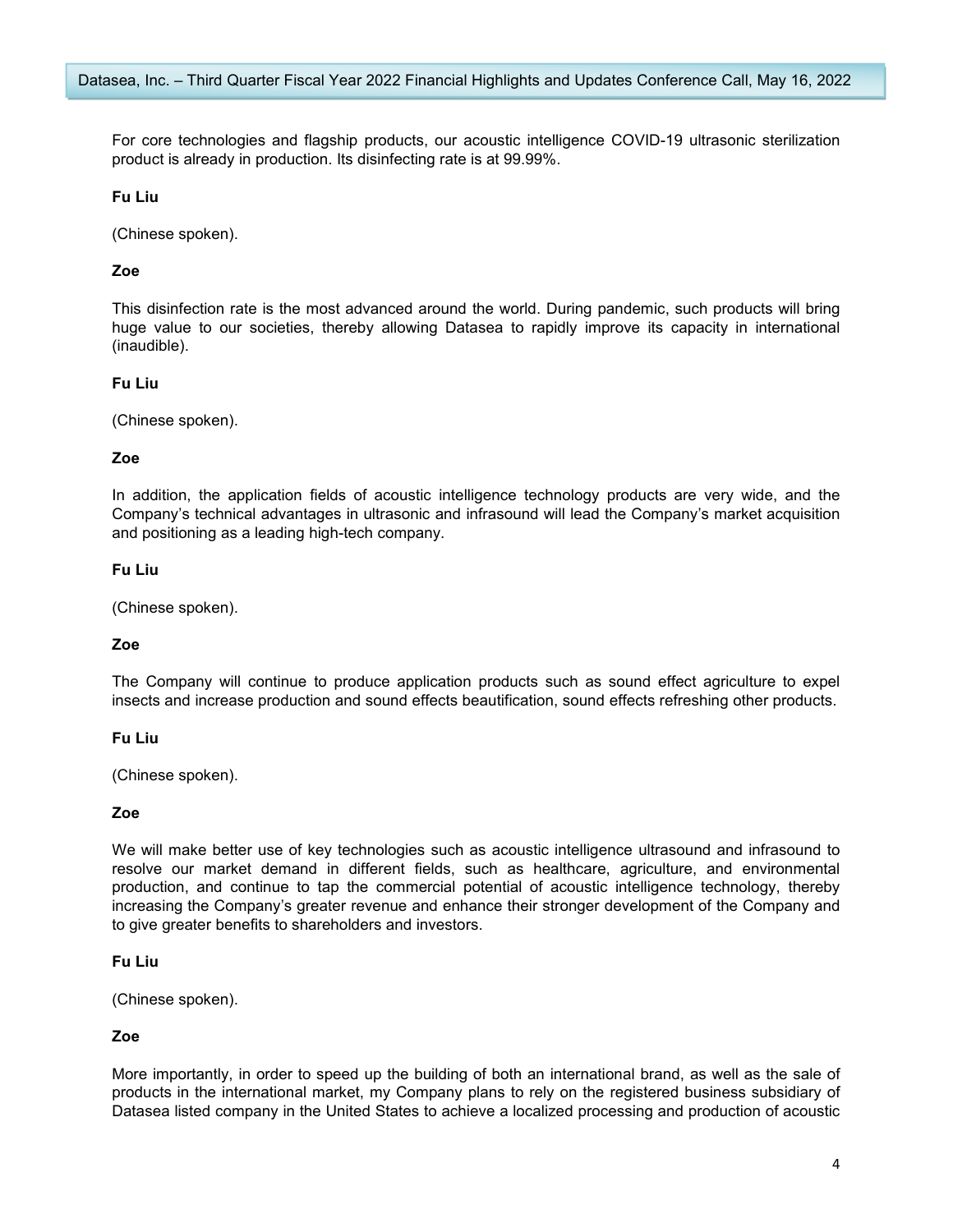intelligence related ultrasonic sterilization and antivirus products, as well as ultrasonic agricultural products and beautification products, as well as like mind refreshing other products.

## **Fu Liu**

(Chinese spoken).

# **Zoe**

We will build a global business structure and sell products into the world's largest consumer group, which can change the currently single structure and single source (inaudible) of having our current business income from the Chinese market, thereby improving the ability of the single market to resist the risks brought by changes and impacts, such as policy, epidemics, and inflation, and increasing the transparency of the Company's market-oriented information.

#### **Fu Liu**

(Chinese spoken).

## **Zoe**

In order to effectively achieve the strategic objective of the Company patent level design, our management has the following plan.

Number one, strengthen the business operations of acoustic intelligence hardware products. In terms of sales design, market management and design, supply chain cooperation design, sales and capitalization of acoustic intelligence hardware products in the U.S. market and to design the ability to enter the global market by reducing the business risk of being in a single Chinese market.

**Fu Liu**

(Chinese spoken).

#### **Zoe**

We will also actively promote and seize the market share of 5G messaging, develop and upgrade in wider range of technology product application layers, formulate and improve the partner market system, and partner equity incentives, accelerating the development of market channels and increasing the market revenue by a large margin.

#### **Fu Liu**

(Chinese spoken).

#### **Zoe**

We will also strengthen comparative advantage of ours, especially in differentiation strategy by fully matching internal resources and team abilities with external opportunities.

# **Fu Liu**

(Chinese spoken).

# **Zoe**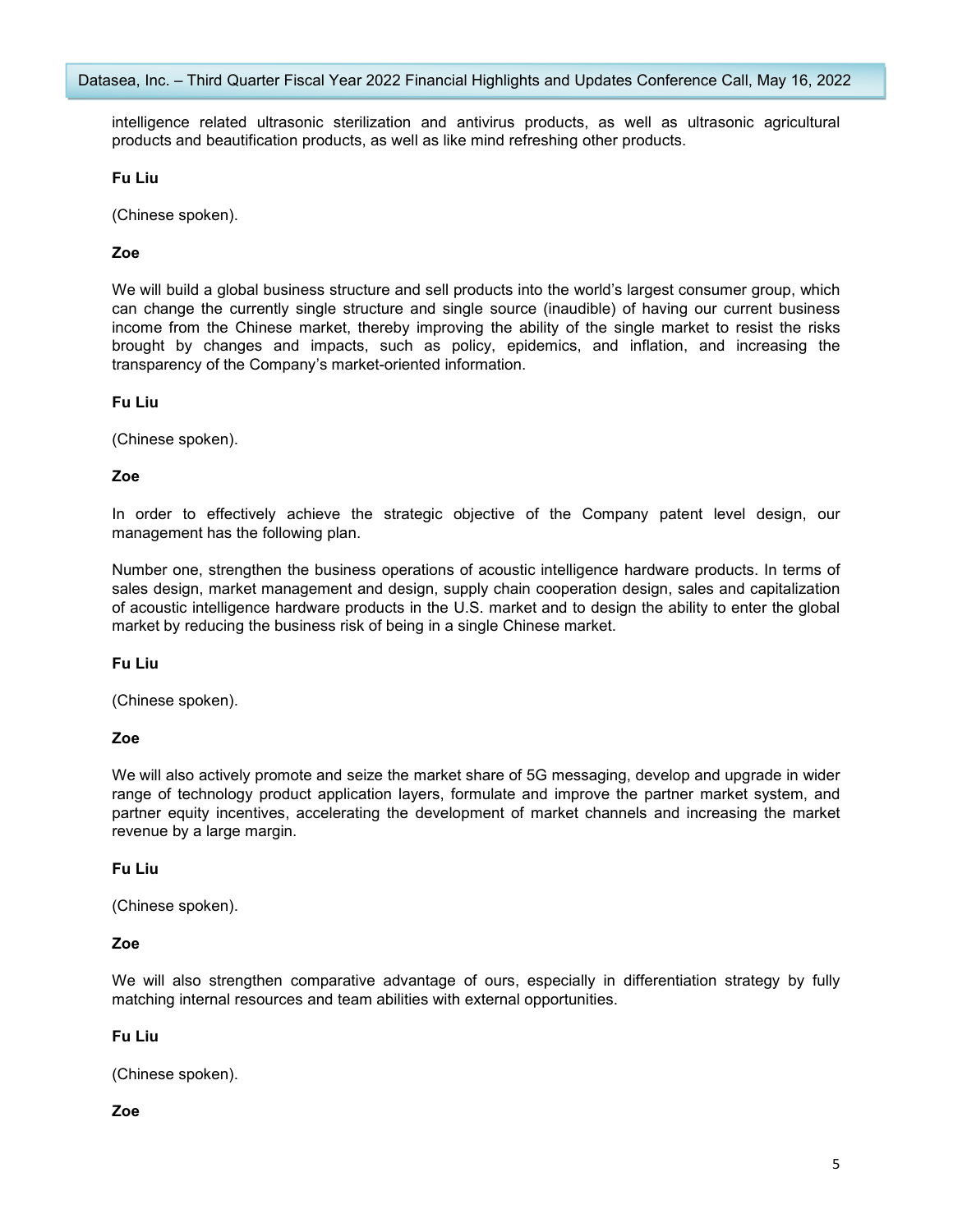We will continue to cooperate with key, high level technological institutions at home and abroad, stimulating demand through (phon) supply side innovation and continuing to adhere to the growth stage of the industrial life cycle and expand global sales and localize core products to better meet customer needs.

## **Fu Liu**

(Chinese spoken).

## **Zoe**

Protocol integration will be done through the establishment of five production lines to take advantage of the cost advantages of economic scale and scope.

And we will optimize capital structure and reduce financing costs by using different monetary policies of different countries around the world according to dynamic economic conditions.

#### **Fu Liu**

(Chinese spoken).

#### **Zoe**

And establish strategic alliances with potential partners to achieve mutual agility in the form of mergers and acquisitions, or joint ventures.

## **Fu Liu**

(Chinese spoken).

#### **Zoe**

And enhance brand awareness through marketing and obtain TCT international patents and enhance the value of intangible assets.

#### **Fu Liu**

(Chinese spoken).

## **Zoe**

We'll maintain customer loyalty by providing excellent customer service, unique service experience, and appropriate transparency and publicity.

## **Fu Liu**

(Chinese spoken).

## **Zoe**

Our management believes that the Chinese market has a lot of policy support for the continuous development of many industries, which are extremely beneficial to my Company's 5G messaging and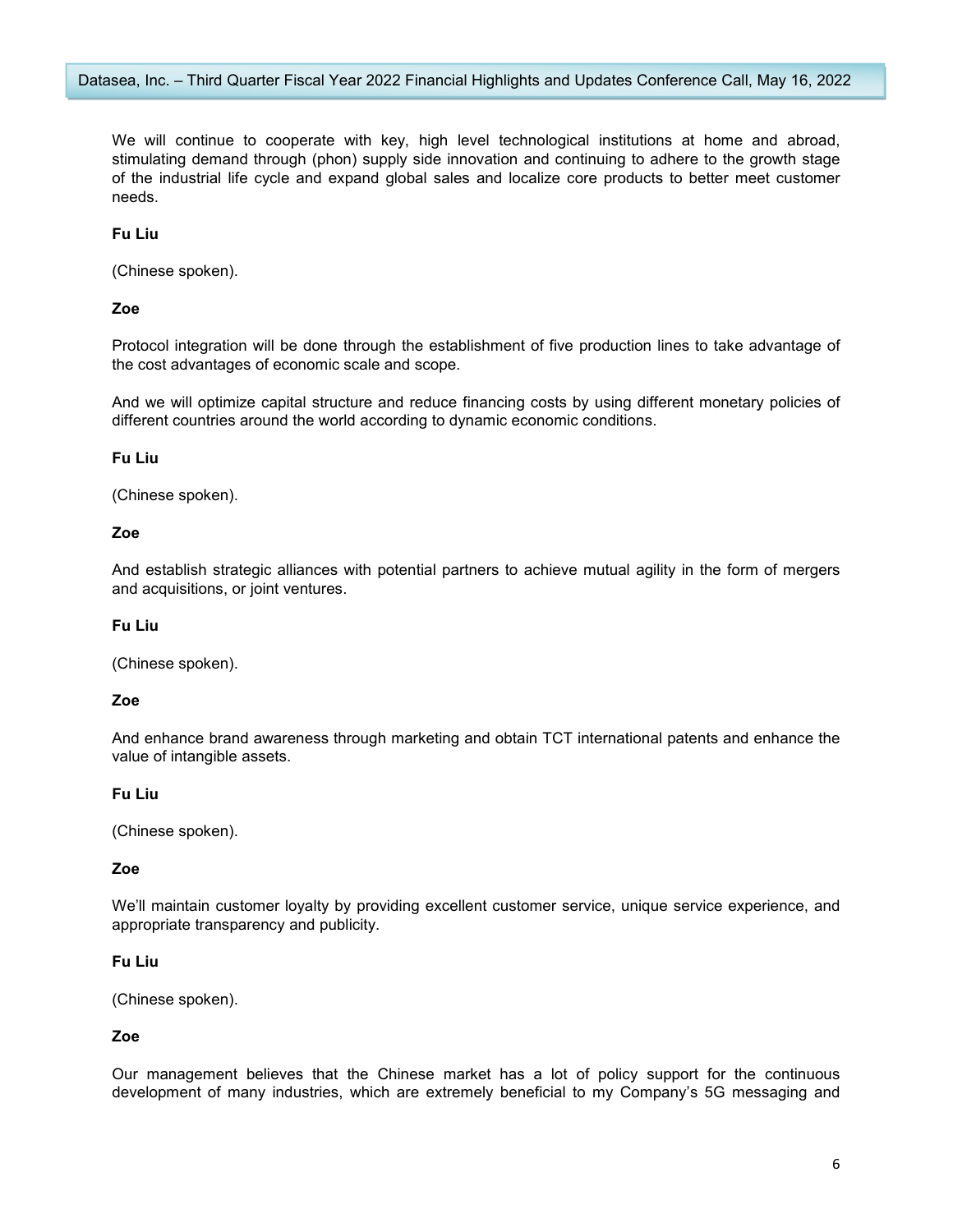acoustic intelligence business. At the same time, the global pandemic has generated a large amount of global demand for novel coronavirus microbial disinfection and sterilization products.

## **Fu Liu**

(Chinese spoken).

# **Zoe**

These products can effectively disinfect and sterilize in the air. These are undoubtedly a very important source to promote for the domestic and international market demand for several areas, enhancing the driving force of my Company's international market.

## **Fu Liu**

(Chinese spoken).

## **Zoe**

With a strong force for such a development of our international scale, Datasea Inc. will drive the demand side for the supply side and strive to solve the relevant pain points of global customers, continuing the rapid growth period of the industrial life cycle for a long time through targeted R&D and internationalization strategies, continuously improve the wealth of shareholders, create value for our society, provide convenience for the world, and finally, become a well-known century old enterprise.

## **Fu Liu**

(Chinese spoken).

## **Zoe**

Before I hand over the phone to my CFO, I would like to have our public relations head to give an overview on the Company's important progress in 5G messaging, acoustic intelligence, and other business areas in the third quarter of Fiscal Year 2022. Thank you.

#### **Annabelle Zhang**

Thank you, Mr. Liu and thank you, Zoe (phon).

Mr. Liu just discussed Datasea's business landscape and also long-term development strategies, so I'm going to dive deeper into the recent business developments in the third quarter and address questions investors may be interested under the current environment.

This quarter continues to demonstrate the robust growth in the 5G messaging business and marked a significant inflection point to scale and transform Datasea, underscoring our continued diversification and also competitiveness really across 5G messaging, acoustic intelligence, and smart city businesses. Behind our recent developments in core business are three business initiatives Datasea value a lot, which I will give a detailed discussion below.

The first initiative is our products are positioned to be widely applicable and we use technology to form sustainable, competitive advantage. Datasea is firmly believing using the innovation to provide convenience and choice to customers and commit to staying ahead of the emerging market trends. We keep investing in the R&D and work with the best-in-class research institutes to match our innovative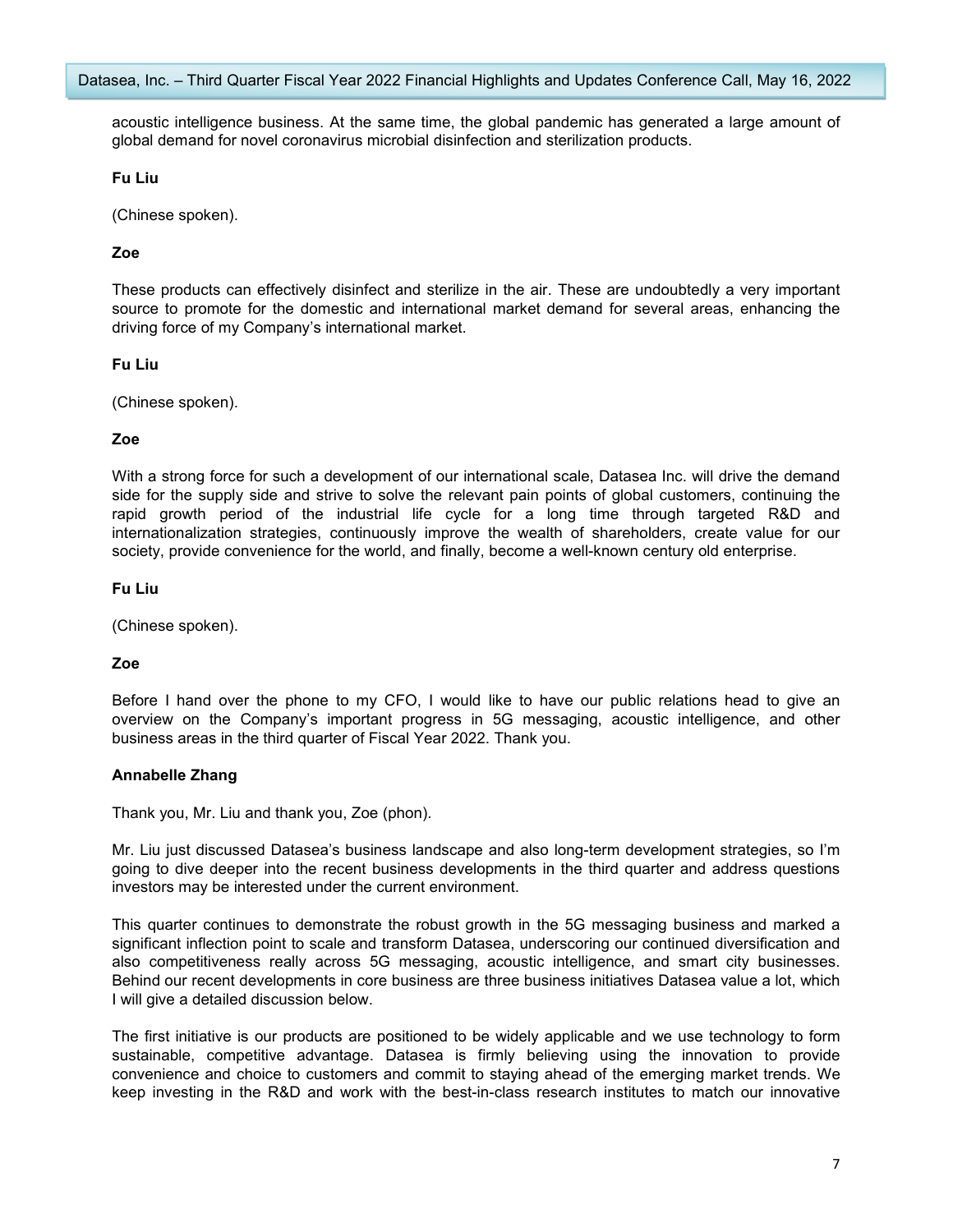drive. This effort has been taken into fruition, as you can find our new launches and upgrade our products in all of the business areas: 5G messaging, acoustic intelligence, and also smart city.

In 5G messaging, Datasea provides solutions designed to meet the marketing needs of all types of companies, regardless of their size and industry. While we do work with the industry leading companies, we also serve small to medium sized companies, and that is what differentiates us with our peer competitors.

In acoustic intelligence, Datasea commits to tap acoustic intelligence for business potential and the world's acoustic intelligence across industries in meaningful ways. This technology can be applied in so many different scenarios, no matter it is health, security, environment protection, (inaudible). But that's just the beginning. In this quarter, our cooperation with Canbo on disinfection cabinet and also Shanghai Zhuifeng on promoting the acoustic intelligence model products in vehicle application scenarios are all examples of wide applications of acoustic intelligence.

Though all three business lines may seem convergent, but the synergies they create together can be very impressive. With integrating 5G messaging solutions with a smart city solution, we aggregate our smart city solutions and bring in new customers successfully.

The second business initiative we value a lot is being the fast market movers, but with great execution. Datasea's strategic business expansion to 5G messaging and also acoustic intelligence all prove that we can identify great opportunities in the market and grasp them with execution. The recent color, Datasea has been engaged by nearly 200 enterprises in terms of 5G messaging with over more than \$17.5 million worth of 5G messaging business contracts that have been set aside. It is also awarded as a Top 10 Enterprises of 5G Messaging in 2021 in China.

In acoustic intelligence, Datasea forges relationships with new clients and partners, not only makes progress in sales perspective, but also expands our market distribution in domestic and also our global markets, including South and also North America.

The third business initiative we value a lot is diversified revenue sources and continuous business model improvements. Similar to the importance of diversification to investors, having a diversified product solution can be also used to offset risks and make the Company more resilient. Datasea tapped into three different business areas, but with great synergies among them, and also the underlying technologies. Meanwhile, we provide a combination of software and also hardware solutions, which can have the flexibility to meet with clients of different needs, but also we can serve customers at scale.

Datasea also keeps improving our business model, which now includes not only an expansion of the sales team for direct sales, but also we build partner and broker mode, like the joined marketing mode and also the enterprise key customer project cooperation mode so that we can leverage our resources to generate the recurring revenue and improve the profit margin.

Last, I'd like to address some questions that we have been asked a lot by the investors recently. We understand that our investors are very worried about the inflation, raising costs, and also economic growth. Datasea's focus on the improvements of our own business fundamentals. Our business is also not sensitive to the current manufacturers. Investors may worry, but we do keep tracking of the macroeconomy and its influence on our business. As our business is mainly operated in China, the inflation problem is quite different, and we don't see it as a significant challenge to our business. China's factory date inflation is to a one-year low in April, as the state driven production efforts supported by supply and also COVID-19 lockdowns giving policy makers more room for the stimulus to shore up the economy.

In terms of the Company's supply chain and also costs, so far we haven't seen any significant challenge arising from this area. But yes, for example, Datasea's acoustic intelligence business is operating in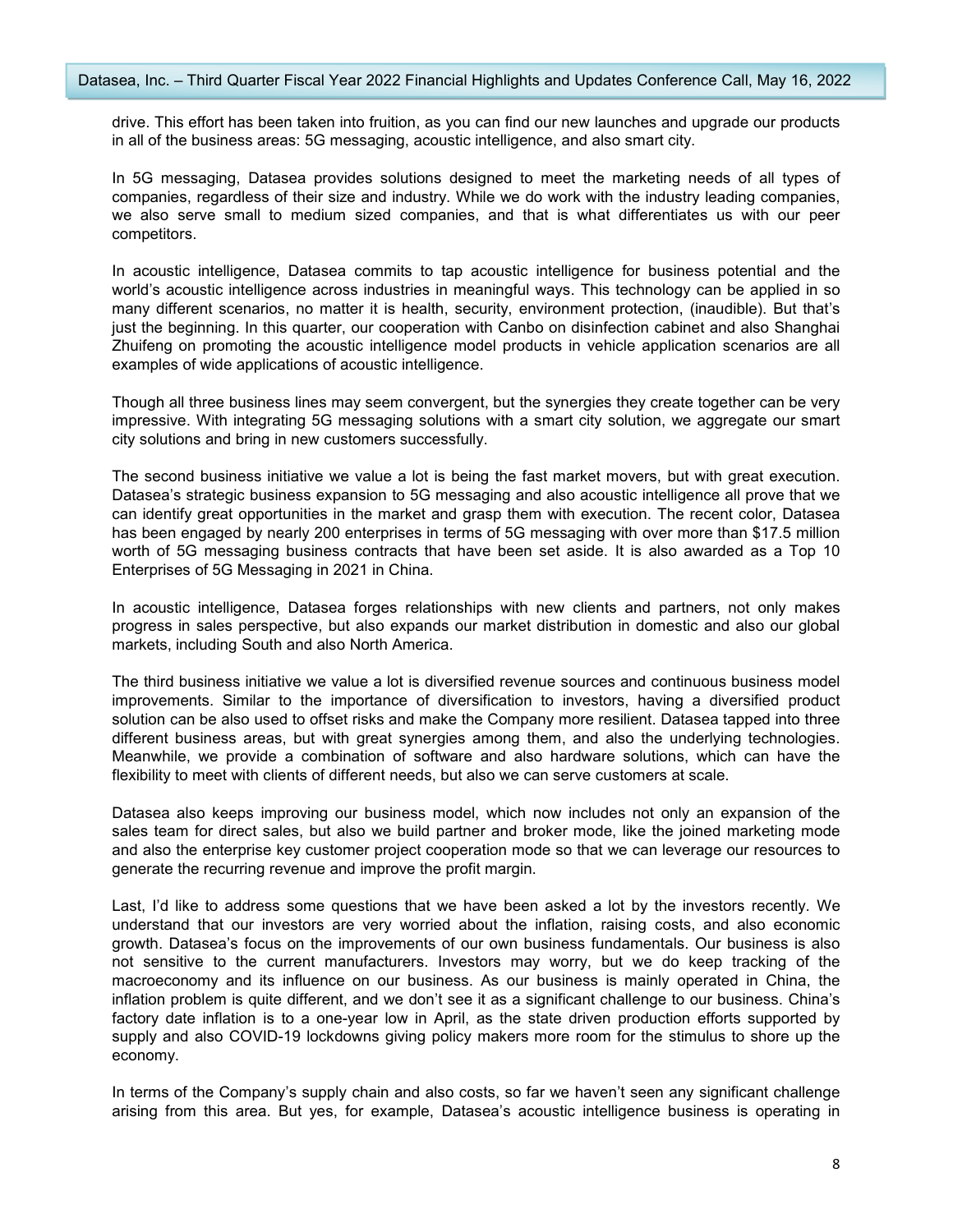Shenzhen. During COVID, Shenzhen adopted a daily COVID testing and a closed loop measurement model so to ensure the Company's production and also supply chain safety. As Shenzhen has nearly zero case, we don't expect the delayed production of our cost any time soon.

Finally, the external environment may even fuel the growth of our certain business. For example, our 5G messaging solutions provide clients with efficiency to convert their clients to in detail or in scale and also nurture buying relationships at an attractive pricing. Also, our ultrasonic sound sterilization and also antivirus equipment which can also benefit from the COVID (inaudible) sterilization equipment market world.

In (inaudible) the management team do believe that our business development is on track and is supported by a strong product portfolio. Moving forward, (inaudible) momentum from increased customer wins, dealership expansion with synergies among the business lines and strong business resilience, Datasea is well positioned for future growth.

Now, I will turn the call to Kathy, who will walk you through the details of the financial results.

Kathy, please go ahead.

## **Kathy Sun**

Good morning, everyone.

My name is Kathy Sun, and I am the CFO of Datasea Inc. It's my pleasure to discuss our Q3 financial highlights.

We had a revenue of \$16.29 million for the nine months ended March 31, 2022, which shows a 10,555% increase by comparing with the same period of last fiscal year. The increase in revenues was mainly due to the expansion of the Company's business towards 5G messaging in Fiscal Year 2021, especially 5G SMS, integrated 5G IMMCP, and the 5G multimedia video messaging technology system.

On top of that, blue chip customers are accumulated exponentially business model was well proven and the strong cash flow was generated. As a result, the net income turned positive first time ever in the most recent three months period. At present, the Company has completed the new strategic positioning and the business laid out by 2022, forming three main businesses and the long-term development plan in 5G messaging, acoustic intelligence, and the smart city.

According to the plan, in 2022 with the introduction of acoustic intelligent hardware products and the solutions into the market and the comprehensive commercialization of China's 5G messaging services in the Chinese market. The Company has signed a service agreement with mobile operators and the development of 5G messaging applications by leading companies in express delivery, catering, medical, and the tourism industry. More than \$17.05 million worth of 5G messaging business contracts have been signed.

Datasea established the leadership position in the acoustic intelligence industry globally by the ramp in innovation and the results of location. Ever since the white paper was jointly released with the partnership of the top R&D institutions, new products on sterilization, agriculture, environmental protection, and the sound security are successfully published to market for meeting clients' demand precisely.

In order to diversify the portfolio while establishing a world class branding, the international strategy is (inaudible) which included design innovation, supply chain management, marketing, sales and the capitalization in the United States.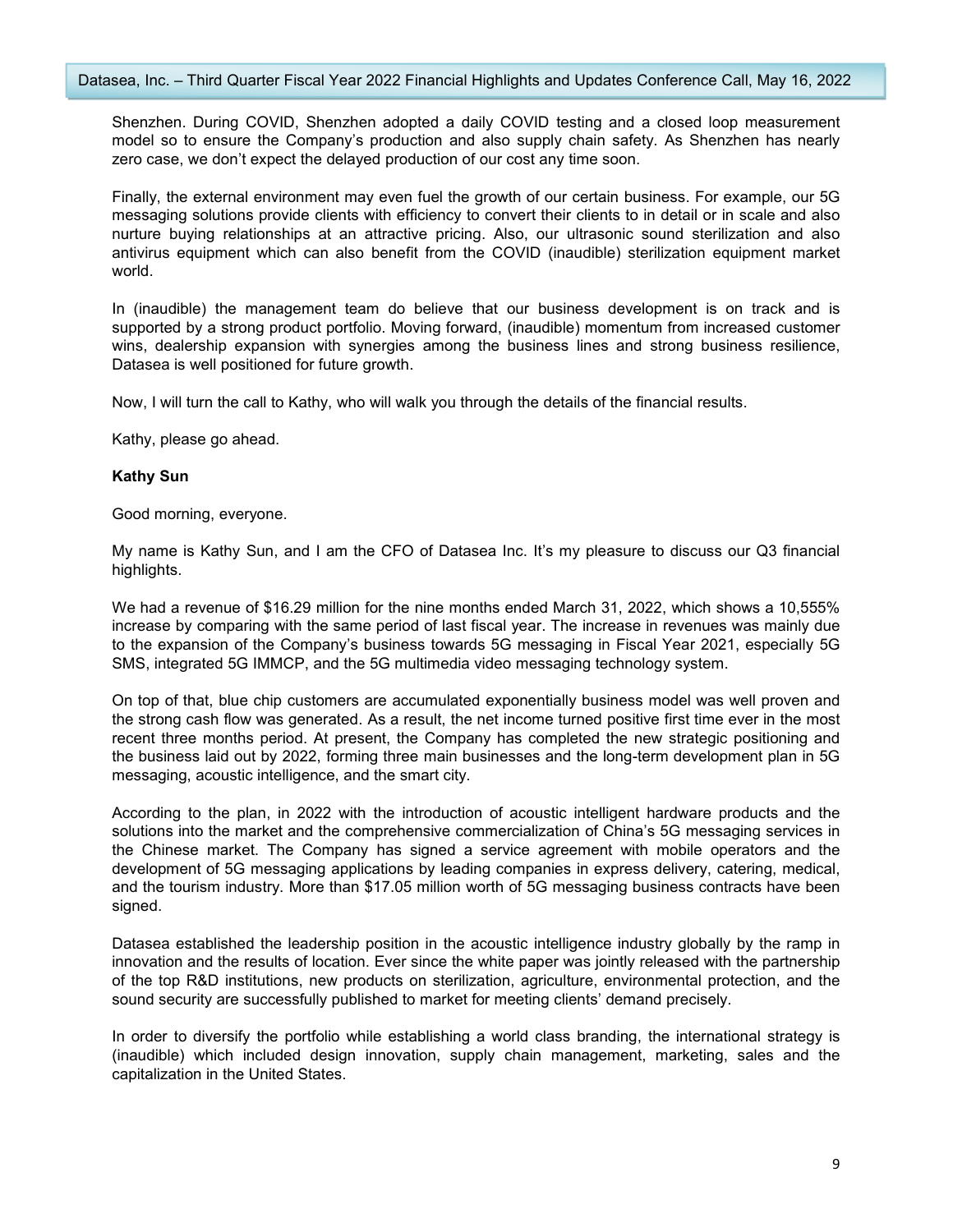The total revenue of \$16.29 million was generated for the nine months ended March 31, 2022, which shows a 10,555% increase by comparing with the same period of last fiscal year. The increase in revenue for the nine months ended March 31, 2022, was mainly due to the expansion of 5G messaging business, consisting of 5G message with amount of \$15 million, including \$11 million from 5G SMS, \$3million from 5G IMMCP mobile project on the cloud, \$1.1 million from advertising service, and \$3,600 from smart city purchase.

The Company's three major business lines have started a full operation. From July to March 2022, the overall growth profit margin was 5.51%, including 5.43% for 5G SMS. The Company's smart city business continues to develop as the top three tech (inaudible) China Mobile and the China Telecom subsidiary.

As the Company proceeds into the later stage of the 5G messaging business, three factors will have equipped the Company with more flexibility in pricing and the improving the gross margin. Cost will be reduced by economies of scale over large number of customer bases and the increase of production by adopting differentiation strategies, growing brand recognition, and the customer loyalty will transcend the company's pricing price power after the commercialization of 5G messaging in the Chinese market.

Expected in the second quarter of 2022, the target customers on the products forms will be expanded. For example, the Company will provide the 5G IMMCP (inaudible), customization and value-added service to improve profit margin.

As of March 31, 2022, accounts receivable is \$5.5 million and accounts payable is \$4.8 million. The amount of accounts payable is approximately the same as accounts receivable, which means the weighted average of cost of capital is the optimal level for financing current exercise and the maturity matching of short-term debt is perfectly achieved.

Going forward, the Company will continue to improve the margin expansion of its main business based on existing contracts including smart campers, (inaudible) systems, smart community systems, 5G messaging, and the market launch of acoustic smart hardware products. The Company's objective is to expand our revenue streams and achieve annual profit in the new fiscal year.

Okay, that's all. Annabelle Zhang.

# **Annabelle Zhang**

Okay, thank you, Kathy.

And now we can start the Q&A session. Investors, you are always welcome to submit your questions and now I can see one question about the revenue, so I repeat the question from Robin. A question of revenue. "This quarter, revenue isimpressive year-on-year, but declined compared to the last quarter, so can you explain why?" CFO, firstly, to answer the question directly, or we can—Zoe can translate for you. You can answer in Chinese, whatever way you want.

# **Kathy Sun**

The reason the revenue increased rapidly is because investment R&D for providing a wide range of products to solve the problems of the customer needs. Also, the high growth artificial intelligence adoption penetration rate creates a tremendous (phon) demand for 5G messaging. In addition, the Company's market strategy is effectively and efficiently for reaching the target customers from different industries. Even more, the brand recognition with strong customer loyalty is so helpful to retain all the customer, meanwhile developing the new market across the country.

#### **Annabelle Zhang**